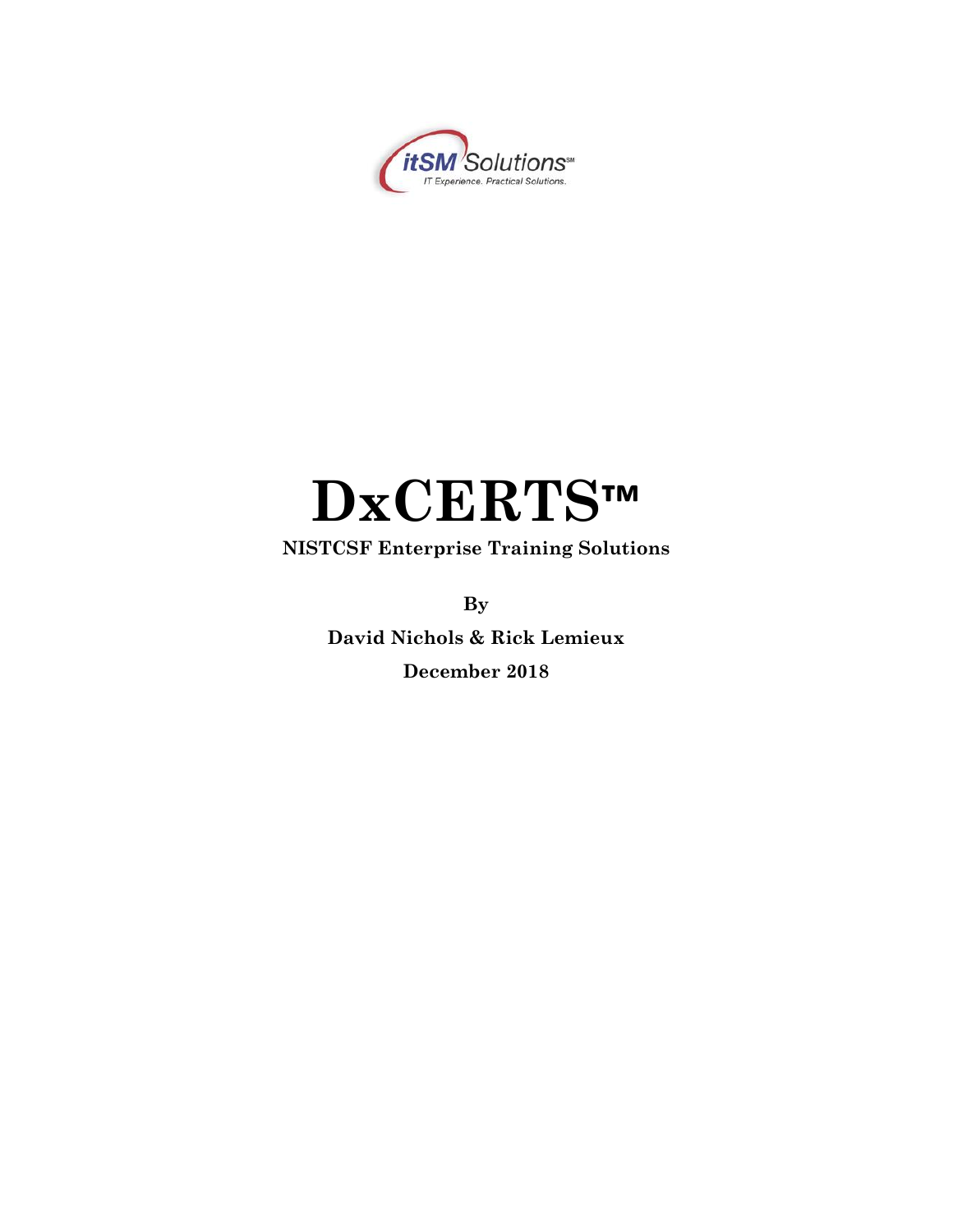#### *Copyright and Trademark Notice*

Copyright  $\odot$  2018 it SM Publishing. it SM Solutions  $\odot$  is a Registered Trademark of it SM Solutions LLC. ITIL ® is a Registered Trademark, and a Registered Community Trademark of the Axelos, and is registered in the U.S. Patent and Trademark Office and is used here by itSM Solutions LLC under license from and with the permission of Axelos (Trademark License No. 0002). Other product names mentioned in this guide may be trademarks or registered trademarks of their respective companies.

#### *Notice of Rights / Restricted Rights Legend*

All rights reserved. No title or ownership of this document, any portion thereof, or its contents is transferred. No part of this document may be reproduced, stored in a retrieval system, or transmitted in any form or by any means, electronic, mechanical, photocopying, recording, or otherwise without the prior written permission of itSM Solutions LLC. Reproduction prohibitions do not apply to this document when reproduced for noncommercial use, or to excerpts or quotes for use in reviews or attributed quotes in other works of any type as allowed for in copyright law. For additional information, please contact:

itSM Solutions LLC 742 Mink Ave #135 Murrells Inlet South Carolina, 29576 401-480-5872 Web http://www.itsmsolutions.com

#### *Notice of Liability*

This guide is distributed "As Is," without warranty of any kind, either express or implied, respecting the content of this guide, including but not limited to implied warranties for the guide's quality, performance, merchantability, or fitness for any particular purpose. Neither the authors, nor itSM Solutions LLC, its dealers or distributors shall be liable with respect to any liability, loss or damage caused or alleged to have been caused directly or indirectly by the contents of this whitepaper.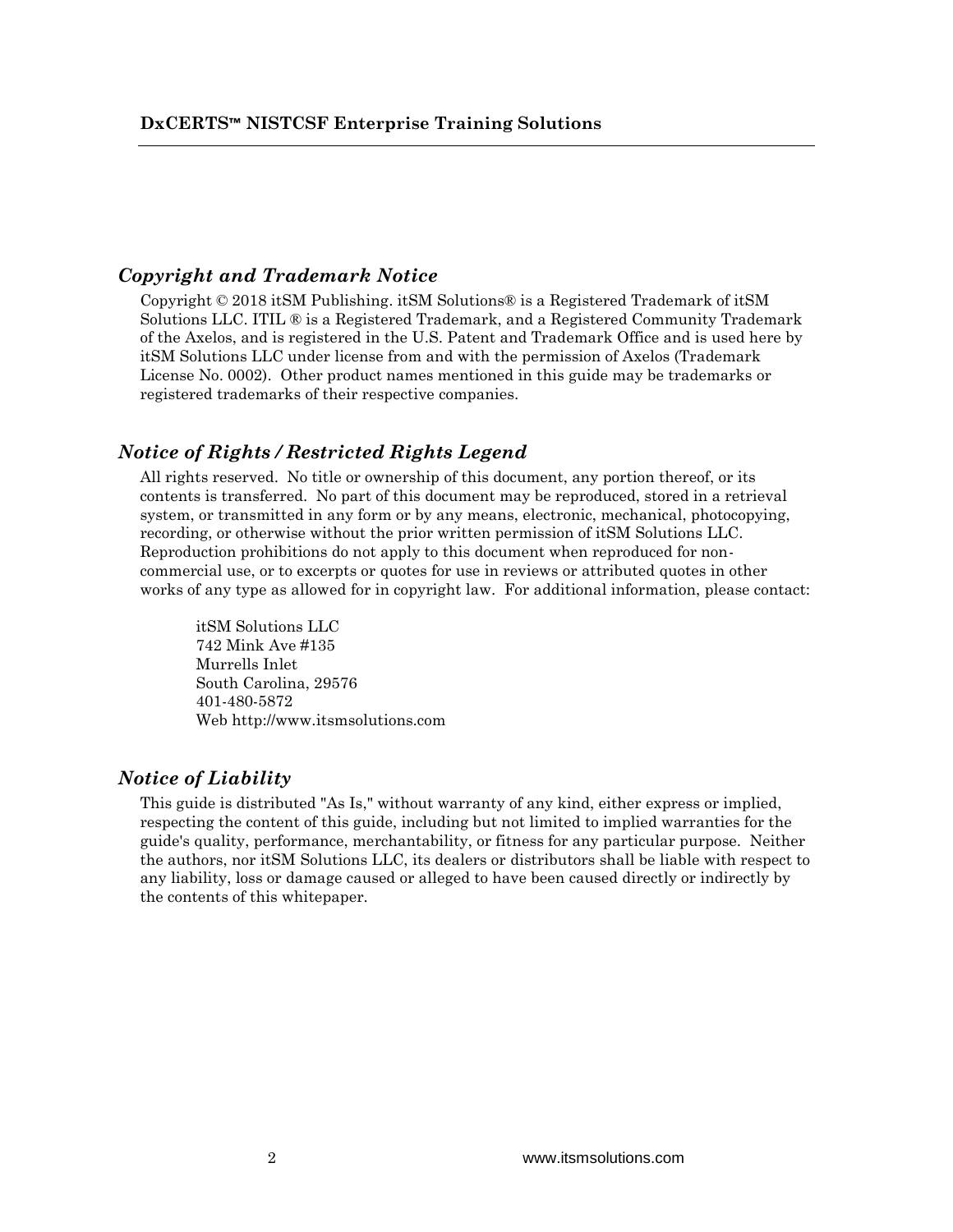#### *NISTCSF Enterprise*

Three things are certain in today's business world: first, **digital services** are now at the center of all businesses; second, business is a moving target and third businesses are under attack from those trying to steal the critical information companies rely on for daily business operations and revenue generation.

The demand for a proactive, collaborative and balanced approach for managing, securing and improving digital services across stakeholders, supply chains, functions, markets, and geographies has never been greater.

To support this new digital service business model, enterprises must train its IT workforce with the best practice knowledge, skills and capabilities to stabilize, optimize, secure and improve an enterprise digital service portfolio.

#### *NISTCSF Best Practice Frameworks & Methodologies*

Today, due to the ever-changing threat landscape created by Mobile Computing, Cloud, the Internet of Things (IoT) and a very sophisticated network of threat actors (i.e., the bad guys) enterprises need to expand its workforce development program to include programs that teach organizations how to operationalize, maintain and improve cybersecurity best practices across an enterprise and its supply chain. Programs include:

**NIST Cyber Security Framework** provides guidance and training's on how enterprises can proactively manage and improve its cybersecurity risk by operationalizing the controls (Center for Internet Security) and management systems (ISO 27001, NIST 800-53 etc.) outlined in the framework.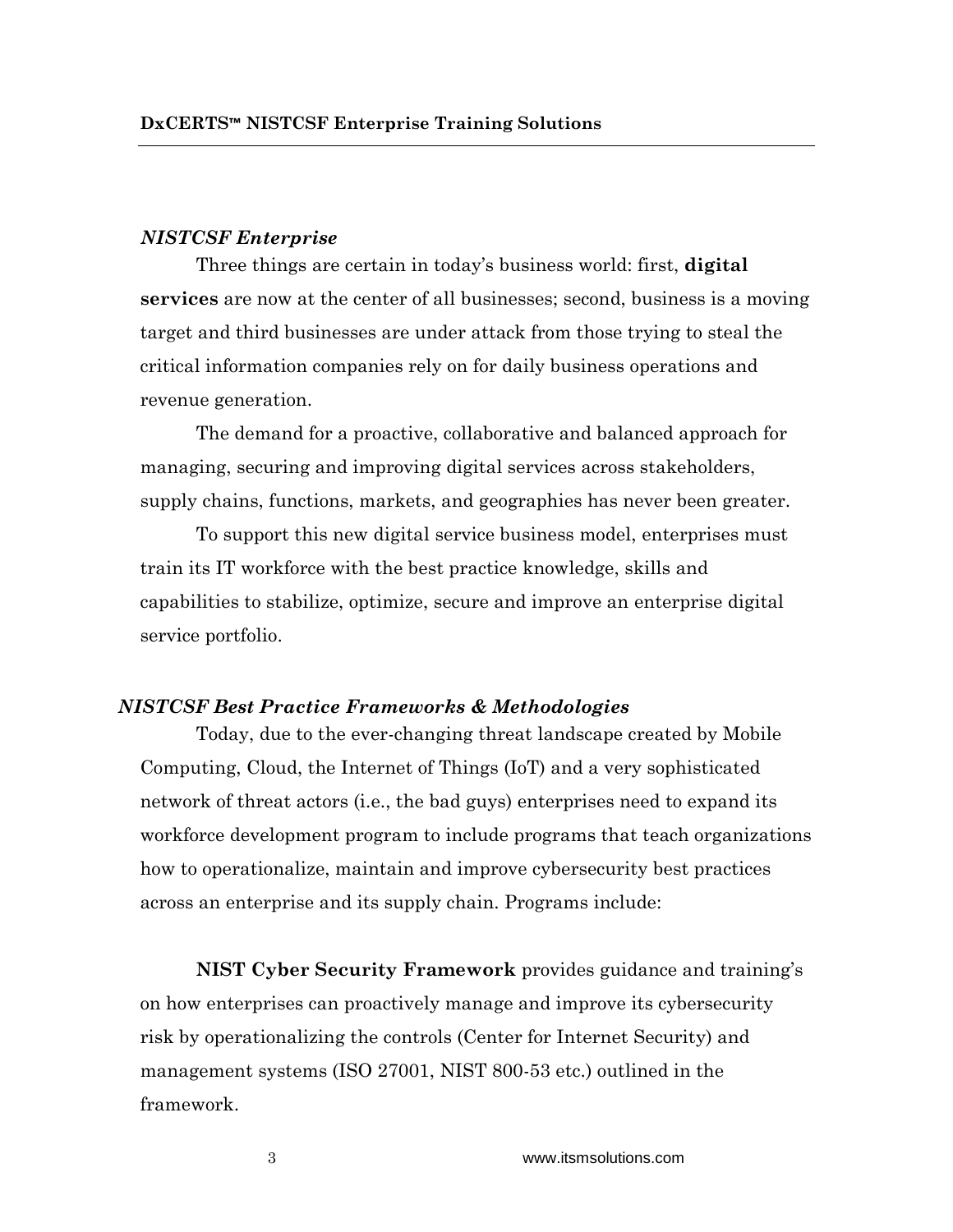**NICE Cybersecurity Workforce Framework** provides guidance and training's on how enterprises can proactively manage and improve its IT and Cybersecurity workforce by following the guidance outlined in the framework.

**RESILIA™ Cyber Resilience Framework** provides guidance and training's on how digital enterprises can proactively manage and improve a cyber service portfolio in terms of business resiliency and recovery.

**ITIL® Service Management Framework** provides guidance and training's on how digital enterprises can proactively manage and improve a cyber service portfolio in terms of agility, development, operations, cost, quality and compliance.

**COBIT Governance Framework** provides guidance and training's on how digital enterprises can proactively manage and improve a cyber service portfolio in terms of risk policies and controls.

**ISO/IEC 20000 Service Management Framework** provides guidance and training's for service provider to plan, establish, implement, operate, monitor, review, maintain and improve a Service Management System (SMS). The requirements include the design, transition, delivery and improvement of services to fulfill agreed service requirements.

**Digital Enterprise Readiness Framework** provides guidance and training's on how digital enterprises can manage and improve a cyber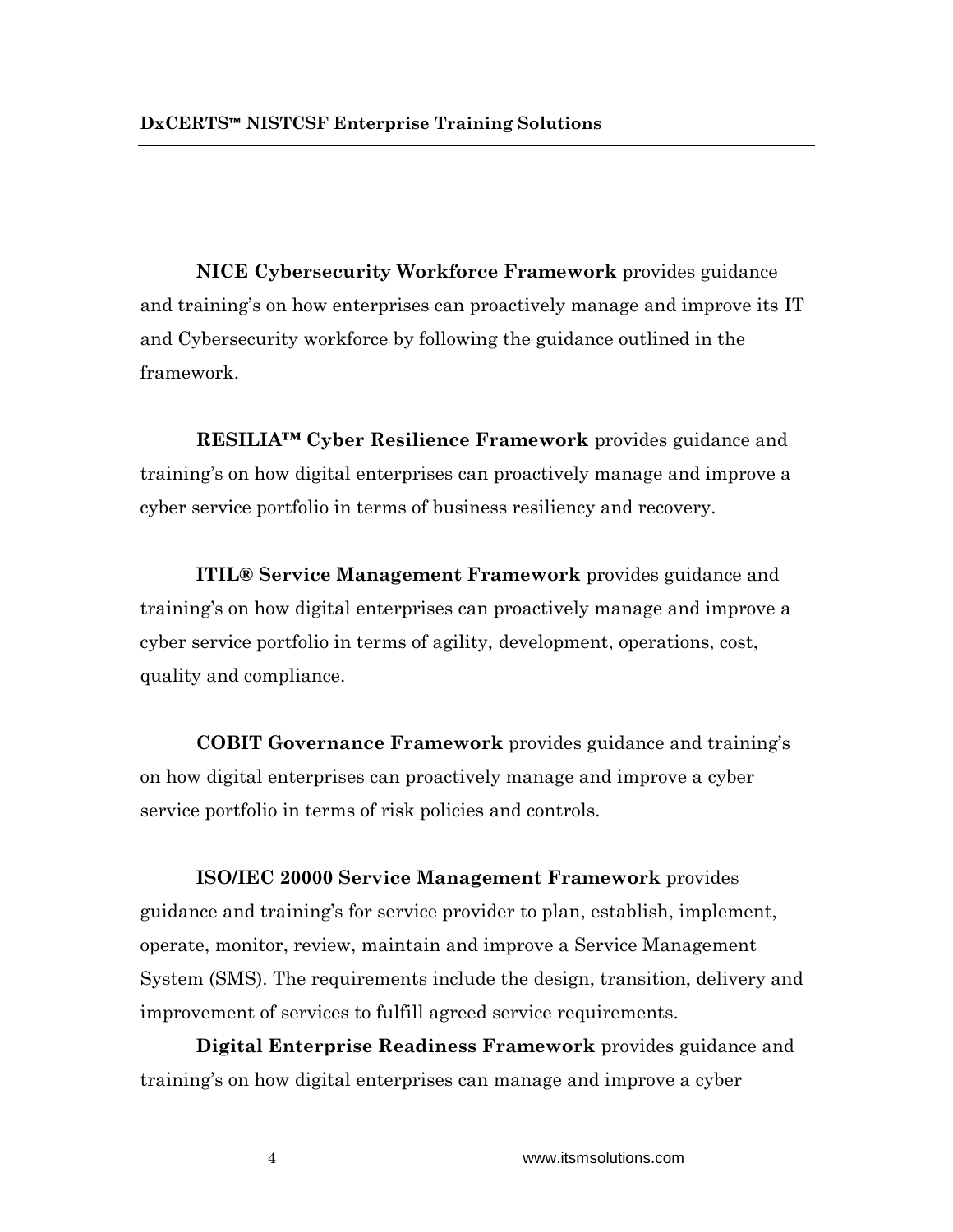business in terms of operational sustainability, organizational agility, strategic agility, and operating within a disruptive culture.

**Cloud Security Alliance Framework** provides guidance on how digital enterprises can adopt the cloud paradigm safely and securely.

**DEVSECOPS Framework** provides guidance and trainings on how to automate the processes between software development and IT teams, in order that they can build, test, and release secure software faster and more reliably.

**FAIR Value at Risk (VaR) Framework** provides guidance and trainings on a best practice approach to measure, manage and report on information risk from the business perspective.

**Software & Application Testing Methodology** provides guidance and training's on how digital enterprises can make software systems and applications safer regardless of their operating environment (web, IoT, Cloud)

**PMI PMBOK Framework & PRINCE 2® Project Management**  provide guidance and training's on how digital enterprises can improve the success of its cyber service projects by using knowledge and techniques that result in desired business outcomes.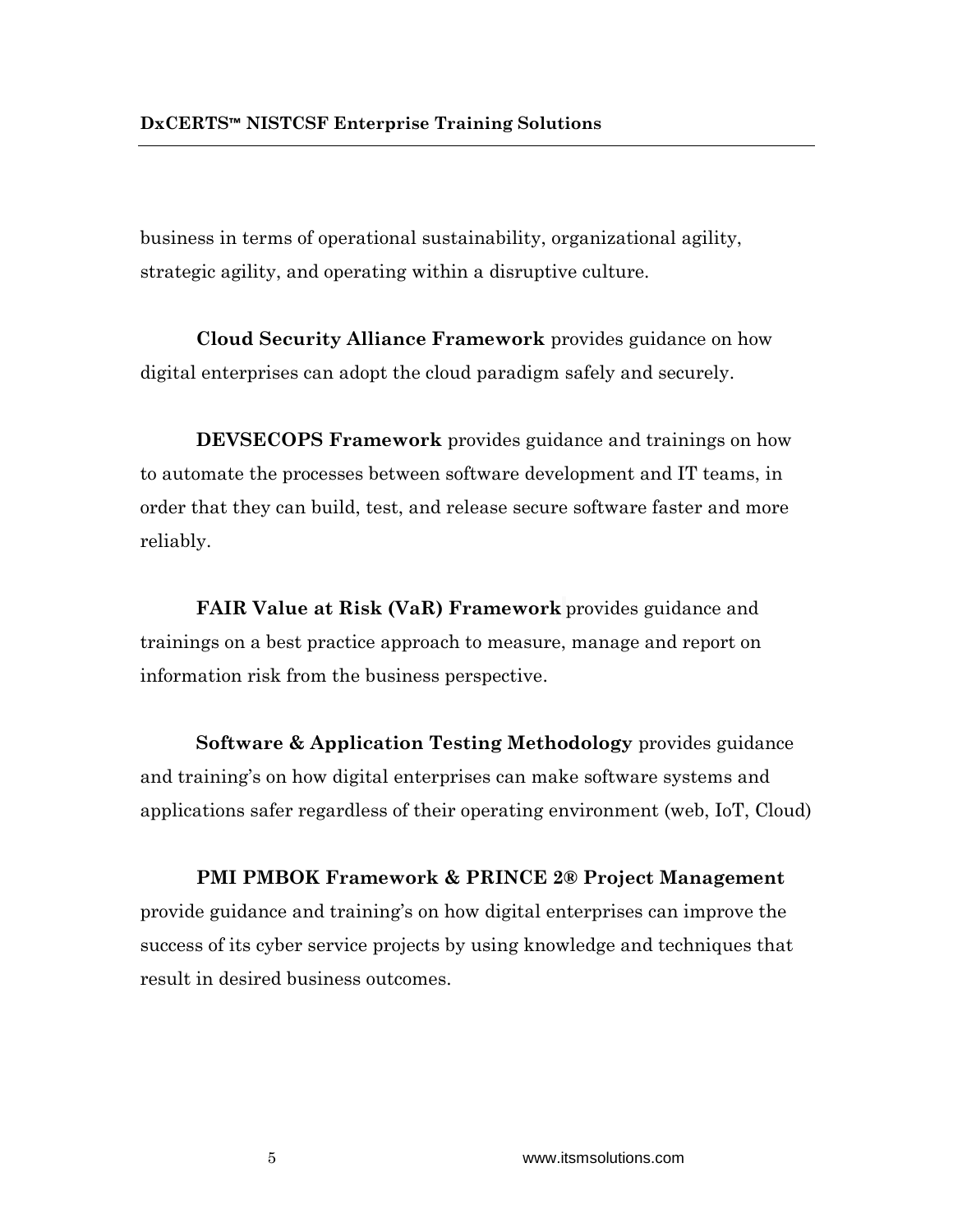# *DxCERTS™ - NISTCSF Enterprise Training Solutions*

DxCERTS is a training program designed to help enterprises acquire the knowledge, skills and abilities to operationalize, maintain and improve cybersecurity best practices across an enterprise and its supply chain. Training programs are listed below:

| DxCERTS™ IT Service & Cybersecurity Management Training<br>DxCERTS™ IT & Development Training                                                                                                                                                                                    | DxCERTS™ Business Skills Training |  |
|----------------------------------------------------------------------------------------------------------------------------------------------------------------------------------------------------------------------------------------------------------------------------------|-----------------------------------|--|
| <b>IT Cloud</b><br>Information<br><b>Microsoft Office</b><br><b>IT Service</b><br><b>IT Project</b><br>Cybersecurity<br>Software<br>ΙT<br><b>General Business Skills</b><br>Skills<br>Management<br>Management<br>Programming Networking<br>Security<br>Management<br>Management |                                   |  |
| <b>15 Courses</b><br><b>11 Courses</b><br><b>45 Courses</b><br><b>30 Courses</b><br><b>68 Courses</b><br>27 Courses<br><b>17 Courses</b><br><b>24 Courses</b><br><b>31 Courses</b>                                                                                               |                                   |  |
| O365 END USER<br><b>HR</b><br><b>ITILV3</b><br>PMI<br>NIST CSF<br><b>AZURE</b><br>$C+$<br>Microsoft<br>ISC <sub>2</sub>                                                                                                                                                          |                                   |  |
| <b>ITILV4</b><br>NIST 800-171<br>0365 ADMIN<br>LEGAL<br>PRINCE2<br>AWS<br><b>ISACA</b><br>$C++$<br>Cisco                                                                                                                                                                         |                                   |  |
| <b>RESILIA</b><br>COBIT<br>COMPTIA<br><b>COMPTIA</b><br><b>COMPTIA</b><br><b>0365 SHAREPOINT</b><br>AGILE<br><b>JAVA</b><br><b>ACCOUNTING</b>                                                                                                                                    |                                   |  |
| COBIT<br><b>SCRUM</b><br>SHAREPOINT<br>VMware<br>MILE <sub>2</sub><br>0365 WEB APPS<br>ISO27001<br><b>PYTHON</b><br><b>CYBERSECURITY</b>                                                                                                                                         |                                   |  |
| <b>RUBY</b><br><b>WORD</b><br>ISO20000<br>IoT<br><b>SQL SERVER</b><br>SOCIAL MEDIA                                                                                                                                                                                               |                                   |  |
| <b>DEVOPS</b><br><b>FAIR VaR</b><br><b>CLOUD SECURITY</b><br><b>HADOOP</b><br><b>EXCEL</b><br><b>COMMUNICATIONS</b>                                                                                                                                                              |                                   |  |
| <b>DIGITAL READINESS</b><br><b>PERL</b><br><b>POWERPOINT</b><br><b>DEVSECOPS</b><br><b>COMPUTERS</b>                                                                                                                                                                             |                                   |  |
| AGILEshift<br><b>SECURE CODING</b><br>ANGULAR 5<br><b>OUTLOOK</b><br><b>INTERNET</b>                                                                                                                                                                                             |                                   |  |
| <b>SAFe</b><br>ASP.NET<br><b>ACCESS</b><br>SHAREPOINT                                                                                                                                                                                                                            |                                   |  |
| <b>SQL 2014</b><br>PROJECT<br>PROJECT MGMT.                                                                                                                                                                                                                                      |                                   |  |
| <b>RESTFUL</b><br><b>LYNX</b>                                                                                                                                                                                                                                                    |                                   |  |
| <b>SELENIUM</b><br>DATA ANALYSIS                                                                                                                                                                                                                                                 |                                   |  |
| <b>BOOT STRAP</b>                                                                                                                                                                                                                                                                |                                   |  |
|                                                                                                                                                                                                                                                                                  |                                   |  |
|                                                                                                                                                                                                                                                                                  |                                   |  |

Note: Items in RED are in the planning or development stage

# *DxCERTS™ - Enterprise Training Program*

Listed below is a five-phase approach to teaching the knowledge, skills and capabilities to manage the quality and security of a digital enterprise service portfolio.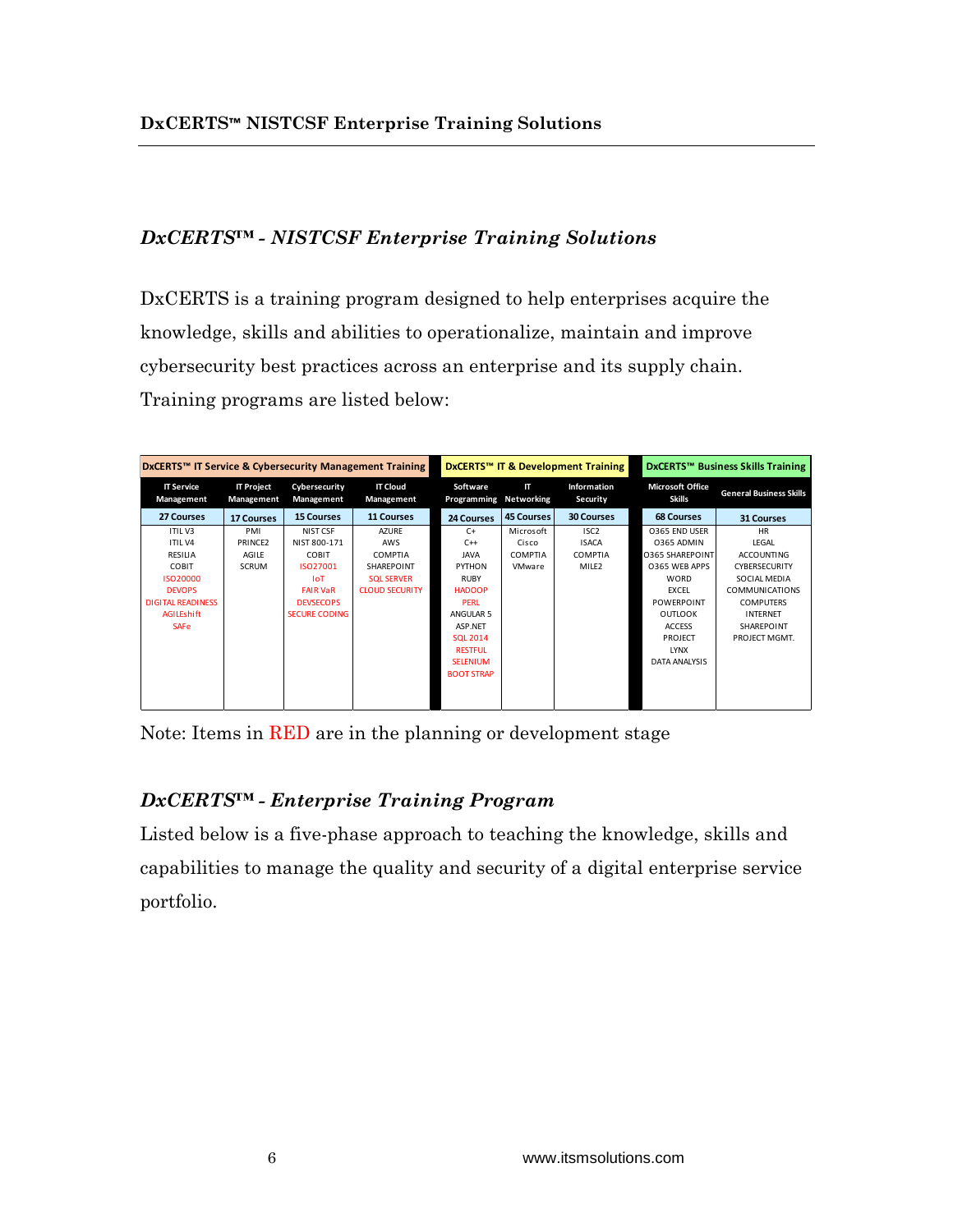| <b>Organization Role</b>                                                            | <b>Objective</b>                                                                                             | <b>Training Programs</b>                                                        |
|-------------------------------------------------------------------------------------|--------------------------------------------------------------------------------------------------------------|---------------------------------------------------------------------------------|
| CEO, CFO, CIO, CISO CRO,<br>CCO, PMO Director, SMO<br>Director, Governance Director | To help the executive<br>team understand the<br>benefits associated<br>with operationalizing a<br>DX program | DX Executive Overview<br>DX Executive Simulations<br>Digital Readiness Training |

# *Phase 1 – Executive Team Training*

**DxCERTS™** executive training and simulation services are designed to

help the executive team to:

- **Understand** the benefits of adopting an Dx program
- **Understand** the value of Digital Readiness
- **Secure** funding for the Dx program
- **Select** a leadership team to drive the Dx program

## *Phase 2 – Program Leadership Team Training*

| <b>Organization Role</b>                                                                                     | Objective <sup>®</sup>                                                                              | <b>Training Programs</b>                                                                                                                                                                                                                                                                      |
|--------------------------------------------------------------------------------------------------------------|-----------------------------------------------------------------------------------------------------|-----------------------------------------------------------------------------------------------------------------------------------------------------------------------------------------------------------------------------------------------------------------------------------------------|
| Practice Owners, Service<br>Owners, Change Mgrs.<br>Operation Mgrs.<br>CSI Mgrs.<br><b>Business Analysts</b> | To help the leadership team acquire<br>the knowledge and skills to develop<br>an actionable DX plan | DX Assessment Training<br><b>NCSF Assessment Training</b><br>Digital Readiness Training<br>Planning to Change Workshop<br>Internet of Things Training<br><b>ITIL® Training</b><br><b>RESILIA Training</b><br>Prince 2 Training<br><b>NIST Cybersecurity Training</b><br><b>DX Simulations</b> |

**DxCERTS™** leadership training and simulation services are designed to help the leadership team acquire a systemic structure for thinking and planning and the skills to: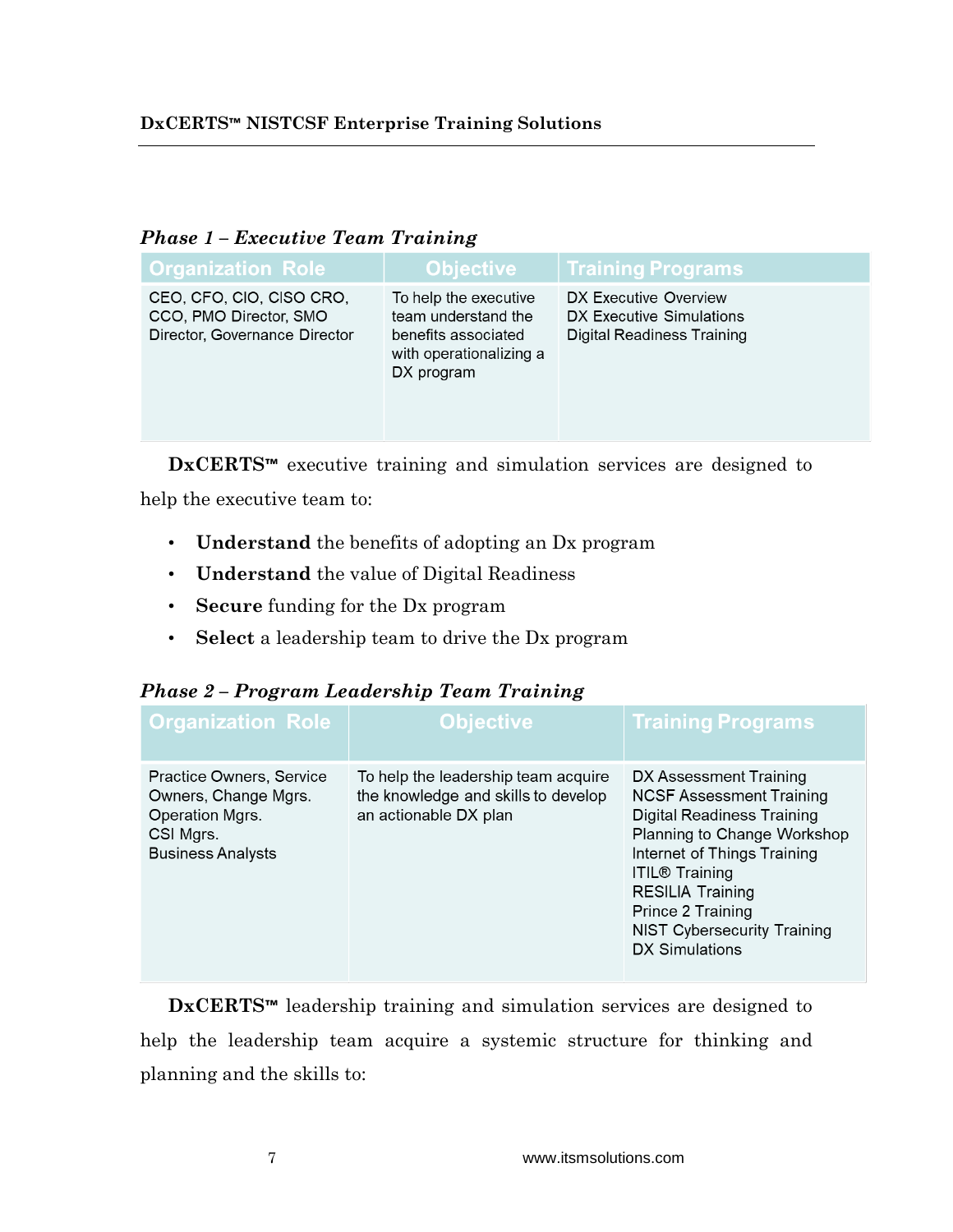- **Become** thought leaders for the Dx program
- **Understand** the value of Digital Readiness
- **Perform the Assessment** to identify and document DX GAPS
- **Organize and Condition** the enterprise for Dx

# *Phase 3 – Enterprise Awareness & Readiness Training*

| <b>Organization Role</b>                                                      | <b>Objective</b>                                                                                                   | <b>Training Program</b>                                             |
|-------------------------------------------------------------------------------|--------------------------------------------------------------------------------------------------------------------|---------------------------------------------------------------------|
| All IT staff, senior<br>leadership, stakeholders<br>and supply chain partners | To help condition the enterprise for<br>DX change through a series of online<br>awareness and simulation trainings | DX Awareness<br>DX Simulations<br><b>Digital Readiness Training</b> |
|                                                                               |                                                                                                                    |                                                                     |

**DxCERTS™** enterprise training and simulation services enable the enterprise business stakeholders and supply chain partners to:

- **Understand** the Dx program and its value to the organization in terms of improving the quality, risk and security of an enterprise digital service portfolio
- **Understand** the value of Digital Readiness

| <b>Organization Role</b>                                                                                                                                                                                                                                                          | Objective <sup>1</sup>                                                                                                             | <b>Training Programs</b>                                                                                                                                                                                                                                                                                            |
|-----------------------------------------------------------------------------------------------------------------------------------------------------------------------------------------------------------------------------------------------------------------------------------|------------------------------------------------------------------------------------------------------------------------------------|---------------------------------------------------------------------------------------------------------------------------------------------------------------------------------------------------------------------------------------------------------------------------------------------------------------------|
| 1st Line Mgrs.<br><b>Practice &amp; Service Owners</b><br>Architects & Strategists<br>Operation & System, Analysts<br><b>Business &amp; Quality Analysts</b><br>Program & Project Managers<br>Operation & Change Mgrs.<br>Service Level & CSI Mgrs.<br><b>Tool Administrators</b> | To provide the DX practitioners<br>the knowledge and skills to<br>plan, design, implement,<br>operate and improve a DX<br>program. | DX Training<br>NIST Cybersecurity Framework Training<br>NIST Cybersecurity Employee Training<br>NICE Cybersecurity Workforce Trainings<br>Internet of Things Training<br><b>ITIL Trainings</b><br><b>RESILIA Trainings</b><br>Prince 2 Trainings<br>ISO 27001 Training<br>Cobit Training<br>DX Simulation Trainings |

## *Phase 4 – Practitioner Training*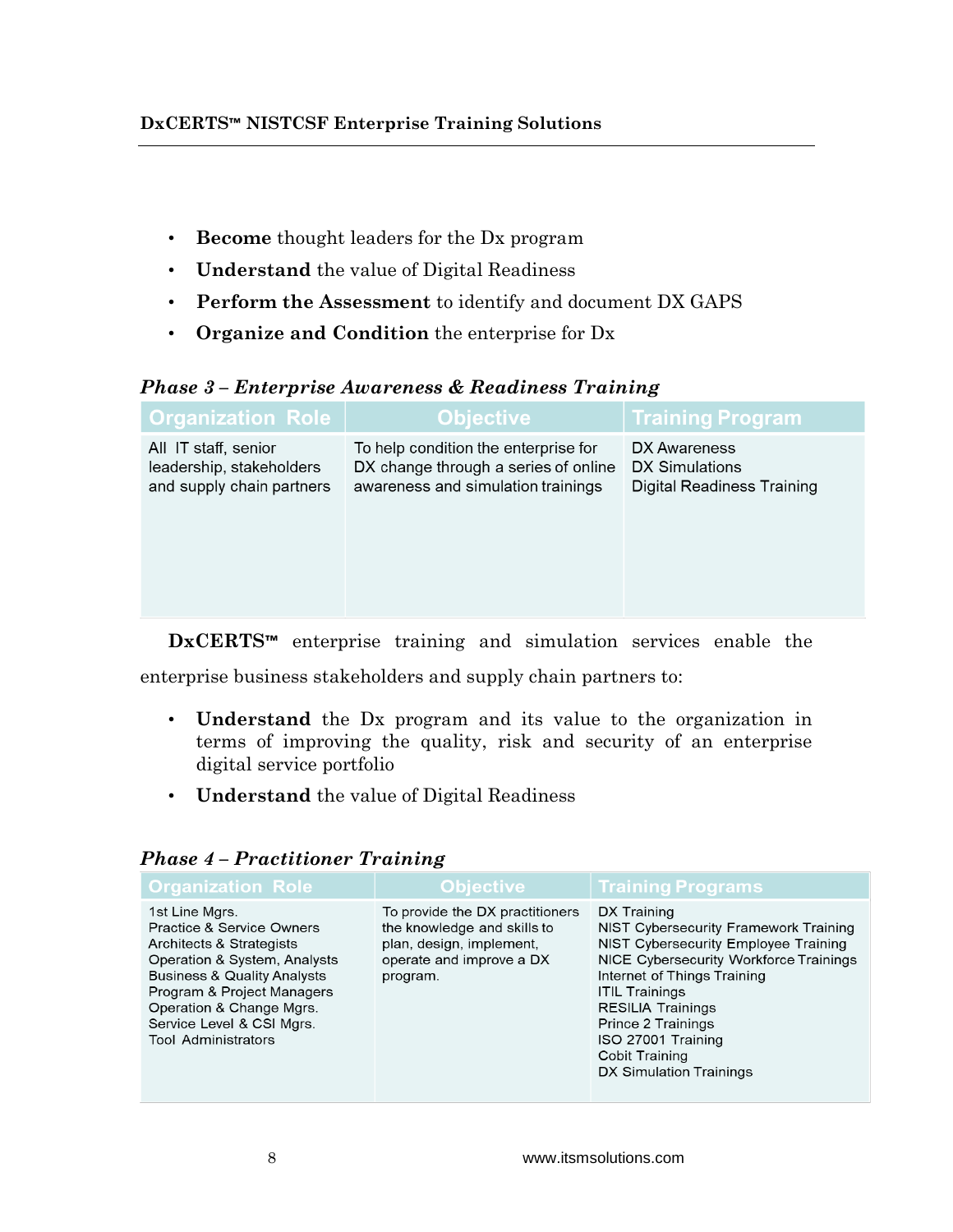**DxCERTS™** information technology training and simulation services will enable the IT organization to acquire the knowledge and skills to:

• **Plan, Design, Implement, Operate and Improve** a Dx program

| <b>Organization Role</b> | ∣ Objective i                                                                                                                         | <b>Activities</b>                                                                                                                 |
|--------------------------|---------------------------------------------------------------------------------------------------------------------------------------|-----------------------------------------------------------------------------------------------------------------------------------|
| <b>HR</b> Manager        | To establish HR policies and<br>procedures for training new<br>employees and a career pathway for<br>existing employees practicing DX | Setup both eLearning and role-<br>based Blended Learning DX<br>best practice training solutions<br>for new and existing employees |

# *Phase 5 – HR Policy & Procedure Training*

**DxCERTS™** HR trainings help HR departments to:

- **Establish** policies and procedures for training new employees
- **Identify** career pathways for existing DX practitioners.

## *Summary*

Three things are certain: first, digital services are now at the center of most businesses; second, business is a moving target, third organizations are under attack from those trying to steal the information companies rely on for daily business operations.

The itSM Solutions DxCERTS™ CSE training programs enable organizations to create a workforce capable of engineering, securing, maintaining, and continually improving an enterprise digital service portfolio.